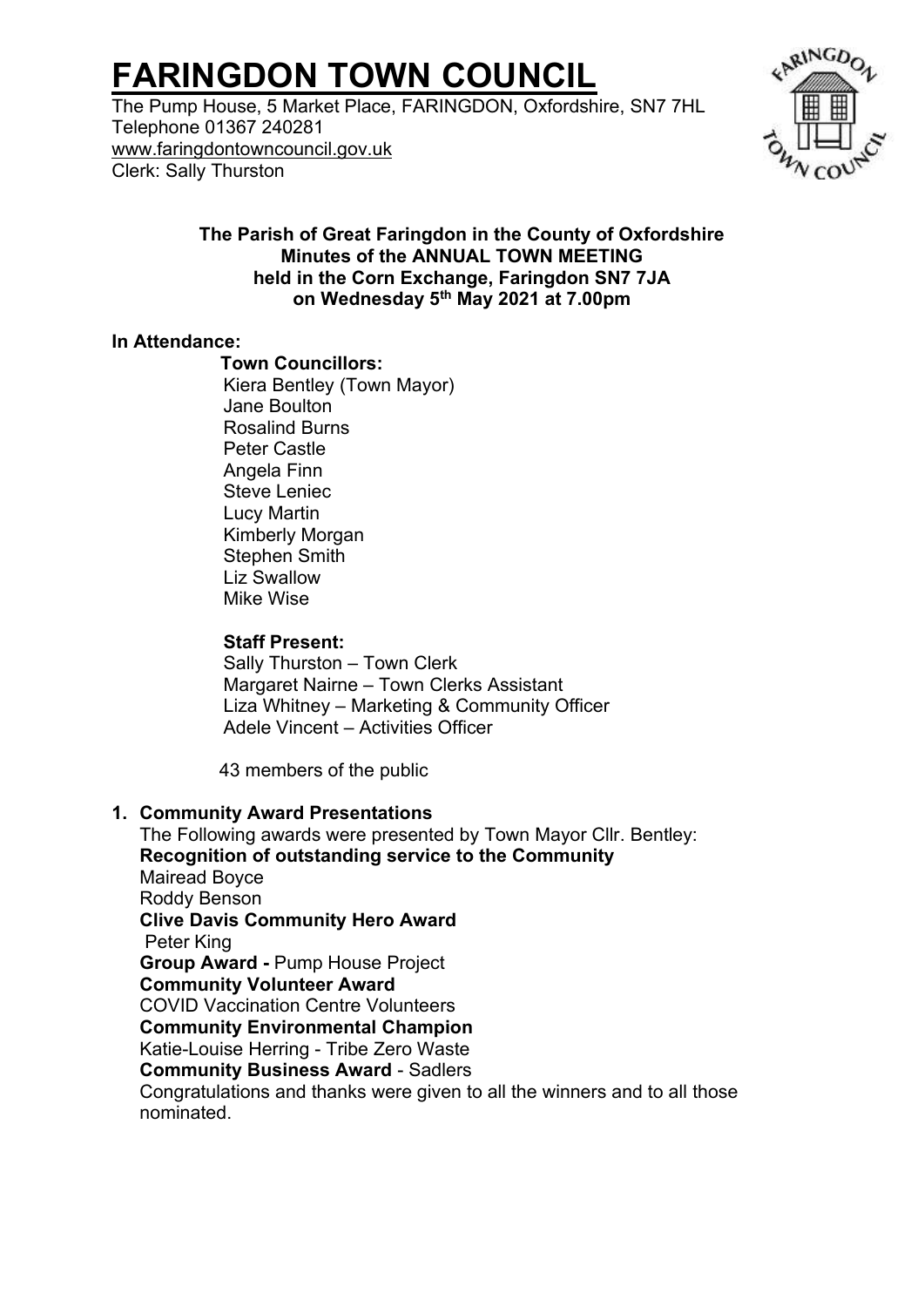# **2. Mayor's Opening Address**

Cllr. Bentley welcomed everyone to the meeting. Cllr Bentley gave an address which included:

- Activities and events throughout the year
- Reference to the Council's achievements
- Nominating The Folly Trust as the Mayor's charity for the year.

# **3. Apologies for Absence**

Cllr Leniec Cllr Smith District Cllr David Grant County and District Cllr Bethia Thomas

# **4. Minutes of the Town Meeting held on Wednesday 5th May 2021.**

The minutes were signed as a correct record.

# **5. Matters Arising**

None

## **6. Reports**

The following reports were received and NOTED. (Available in appendix 1)

- 1. Reports from Town Council Committees were RECEIVED
	- a. Town Council Committees Finance and Audit Cllr Finn
	- b. Planning and Highways Cllr Boulton
		- The following were raised and discussed:
		- The bridge from the new estate to the retail park and a crossing point for which discussions continue with landowners.
		- Seemingly continuous traffic lights on Park Road mitigated by new wider pavement to allow for walking and cycling being created by developers.
		- Problems with civil parking enforcement, one consequence being cars now parked further out and causing problems for other residents.
	- c. Facilities Cllr Burns
	- d. Community and Partnerships Cllr Castle
	- e. Working parties:
		- − Climate Change Working Party Cllr Swallow
		- − Town Centre Regeneration Working Party Cllr Burns
	- f. Chair's activities Cllr Bentley
- 2. Reports from
	- a. Tucker's Recreation Ground Trust Cllr Morgan
	- b. Faringdon War Memorial Trust Cllr Martin
- 3. County Councillor's Report
- 4. District Councillors' Report
- 5. Reports from Local Organisations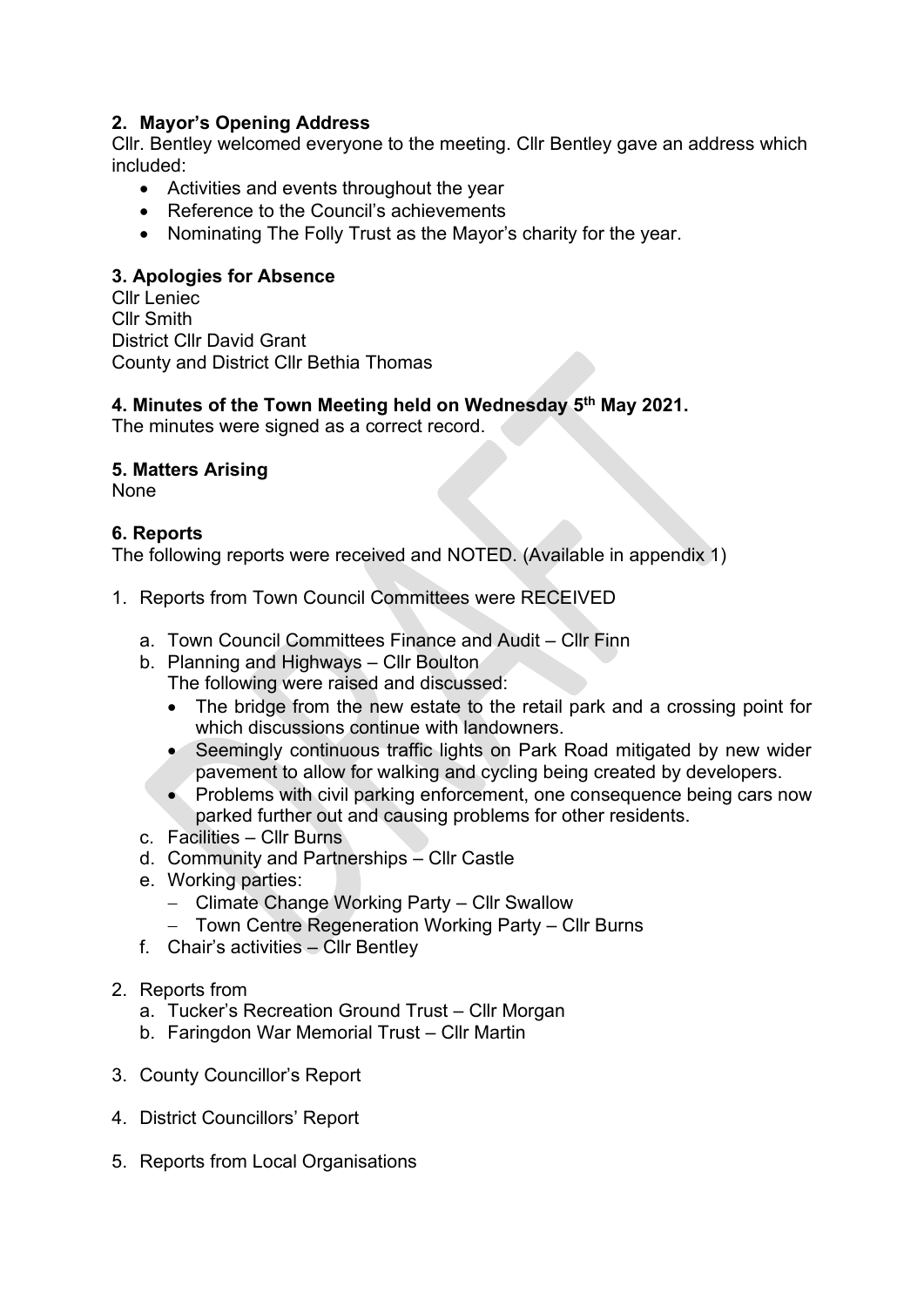- a. Twinning Association: David Williams updated the meeting regarding current activities with Le Mele in France
- b. Farcycles: David Williams updated the meeting regarding a whole variety of activities aimed at enabling and encouraging cycling to thrive in our community. They are always keen to find more volunteers to help.
- c. Faringdon Fire Station
- d. Public Access Defibrillator Committee
- e. The Pump House
- f. Community Bus: Cllr Burns updated the meeting on the Community Bus highlighting the need for more volunteer drivers.
- 6. Reports from grant recipients
	- a. Be Free Young Carers
	- b. Faringdon Community College Duke of Edinburgh Award
	- c. Maymessy
	- d. OPA Playday
	- e. Faringdon Rugby Club: a member thanked the Town Council for the grant towards floodlights which have been a fantastic improvement and have enabled the club successfully to expand in various ways.
	- f. Root and Branch
	- g. Vale Community Impact: Christine Walter, a Town Councillor from Wantage, reported from Vale Community Impact, thanking the Town Council for their grant which helps them to continue their work of providing advice, transport and a good neighbour scheme. They have helped people in Faringdon 881 times.
	- h. Pump House Project COGS youth funding
	- i. Folly Trust: Eddie Williams thanked the Town Council for their support and spoke briefly about the plans for refurbishment work required to the tower, which is scheduled for next year, plus outlining the budget required.

## 7. **Climate Change**

The meeting discussed Climate Change initiatives including:

- a) Co-Wheels Cllr Castle explained the proposed car-share scheme which the Town Council are considering for Faringdon. The current proposal is for 2 cars which would be provided and maintained by Co-Wheels for an initial 3 years. The suggestion is that the set-up cost money (£19,500 + VAT per vehicle) would come from CIL funds. Members of the public discussed the initiative and raised the following:
	- − Need clarity on the remit of the Town Council to be considering this project as opposed to directing the spending elsewhere, specifically in light of the rising cost of living subsequent to the current energy crisis and inflation
	- − Market research should be done
	- − The future is car-sharing and it is vital step as we move forward to cut the carbon cord in our lives
	- − In Henley people have given up their cars, particularly second cars, as a result of Co-Wheels in the town
	- − The cars should be electric cars and could possibly be kept in the Southampton Street or Gloucester Street car parks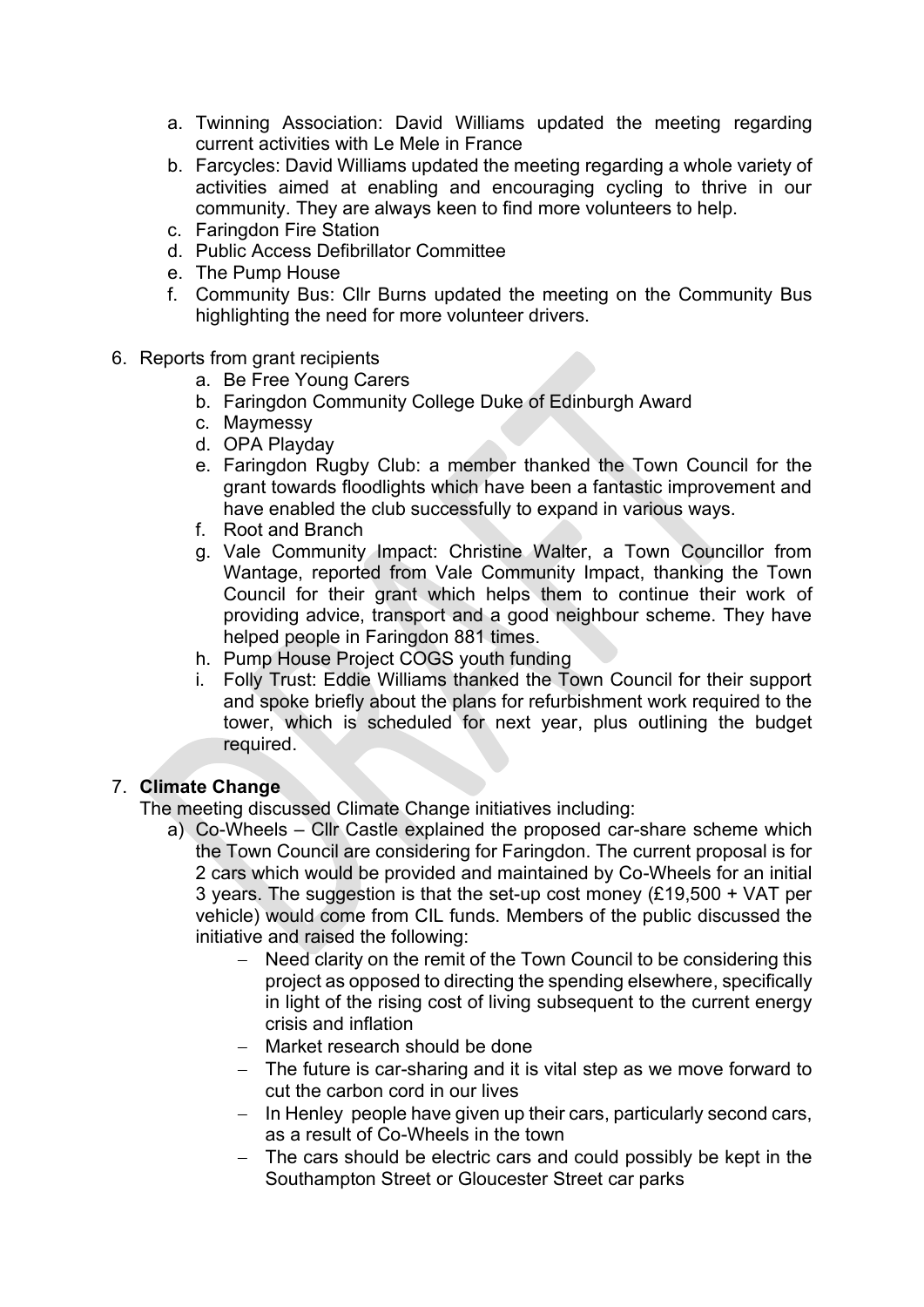- − Faringdon needs to have a large enough population to justify the cars
- − Good for people who have no car and cheaper than running your own car
- b) Green Day Event: Cllr Swallow outlined this event on 1/10/22 from 10am-1pm in the Corn Exchange. Local businesses and interested parties are invited to take stalls and there will be collaboration with local groups and schools. There will also be a vegan café.
- c) Plastic Free Community Status: Cllr Swallow outlined the scope of this initiative which is run by 'Surfers against Sewage'. Signing up for the campaign will help us acknowledge the climate crisis as well as encouraging people to kick their addiction to single-use plastic. Cllr Morgan also mentioned the new Pink Pigeon recycling bin which is going to be placed in the Southampton Street car park.

### 8. **Parking in Faringdon**

The meeting discussed parking in the town, the implementation of civil parking enforcement and possible residents' parking. Members of the public discussed these and raised the following:

- − Civil Enforcement is underway. Problem continues as people continue to park illegally, particularly on London Street, when there is no enforcement going on. Noted that parking is individual's responsibility and residents and visitors should park legally and then walk
- − The Town Council could try and engage more with the Police and could campaign to the Police Commissioner
- − Suggestion to create a 15-minute zone as part of the community infrastructure
- − Part of a solution could be the walking and cycling interactive route plan being put together - with the intention of making it more likely that people will not use their cars
- − Residents' parking could ensure that those who do have off-street parking use it, but would involve a charge to those signing up for it
- − Suggestion of parking discs in central area of town which can be very effective by recording arrival time and therefore length of parking time in one spot.

#### 9. **United Nations Treaty on the Prohibition of Nuclear Weapons**

Following a motion brought forward to the Town Council by Cllr Burns, Cllr Bentley proposed that the Town Meeting consider whether to support the motion. Sheets were handed out showing the wording of the motion and Members of the public discussed the proposal and a discussion followed including the following:

- − There is no 'Planet B' and countries such as North Korea continue to develop nuclear weapons while Russia makes powerful threats
- − Concern over USA having bases in the UK which may store nuclear weapons over which we have no control
- − Cllr Castle spoke against the motion as inappropriate at this particular time with the war in Ukraine as would not send the right message to Moscow
- − Others asked 'why wait?' as there is never a good time
- − Clarification that support of this treaty is different to pacifism